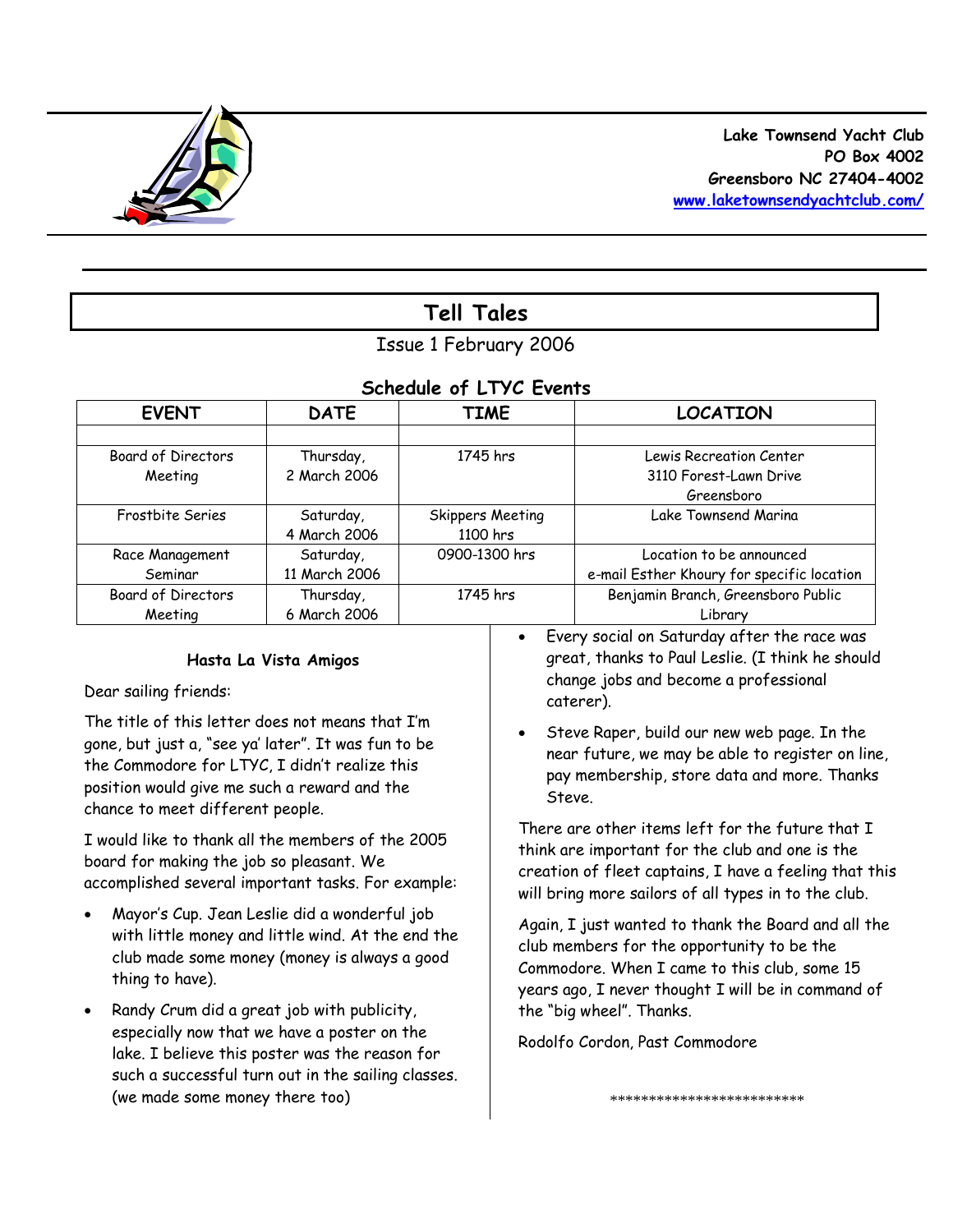### **A Message from the New Commodore!**

## Fellow sailors,

As the year begins for the Lake Townsend Yacht Club, I am looking forward to this year's racing, cruising, social, and sailing class activities. Esther Khoury, a Tanzer skipper and someone who has been active in the club's racing program, has taken the leadership role in this area as vice commodore. The racing program for the club is composed primarily of two groups: the sailors and the race committee. I encourage each member to call Esther and volunteer to spend a day assisting in the running of the races and (as an added bonus) enjoying the fellowship of being on the water. Even if you are not a racer or on the race committee, every member is invited to the pavilion for an after-race social on the first Saturday during the summer. Paul Leslie has done an excellent job in making these socials a perfect time to get together and talk sailing. George Bageant, an avid cruiser and also a Tanzer sailor, has a great lineup of local lakes and coastal cruises for this year. I will be trailering my boat to a few of the lakes, and probably chartering a few times on the coast. Of course, I will always be looking for a few more sailors to make these cruises a memorable experience. Randy Crum has taken on the responsibility of managing the yacht club's education program. Last year was very successful for the club and this year promises to be a repeat.

Each of these activities requires three important ingredients to be successful: leadership, which we most fortunately have in this club, participants, and volunteers. So, let's make this a great year for the yacht club and let's get involved.

Lew Johnson Commodore

On January 28, eight LTYC members journeyed to Durham to attend a Race Management Seminar presented by the Carolina Sailing Club. Joleen Rasmussen organized informative event.

Here is Rear Commodore Randy Crum's report on the session.

## **Race Management Seminar**

On Saturday January 28, 2006 Carolina Sailing Club and the Carolina Sailing Foundation hosted a Basic Race Management Class in Durham, NC. John Slater, member of Lake Norman Yacht Club, Senior Race officer and Certified Race Management Instructor, explained Race Management basics. This was a complete overview of everything from what a Race Committee is to each Race Committee position and their goals as a team. Equipment and skills needed to successfully staff and run a proper race committee were described in depth.

Following this seminar, Eric Rasmussen presented a very interesting discussion on Rule 18. This was not only rounding and passing Marks and Obstructions, but included Rule 17 (on the same tack; proper course) and Rule 19 (room to tack).

Both Management Seminar and Rules discussion proved to be informative and beneficial to all racing sailors. As more topics will be chosen for future consideration, I urge more LTYC members to participate.

The Monthly Racing we enjoy so much will not be possible without the help of people willing to participate with Race Committee. Volunteers with a desire to help are essential to race effectively as a Club. Thanks go out to those willing to sacrifice their time so others can enjoy. Are you doing your part?

Thank-you Carolina Sailing Club for this educational opportunity.

Randy Crum

Rear Commodore / LTYC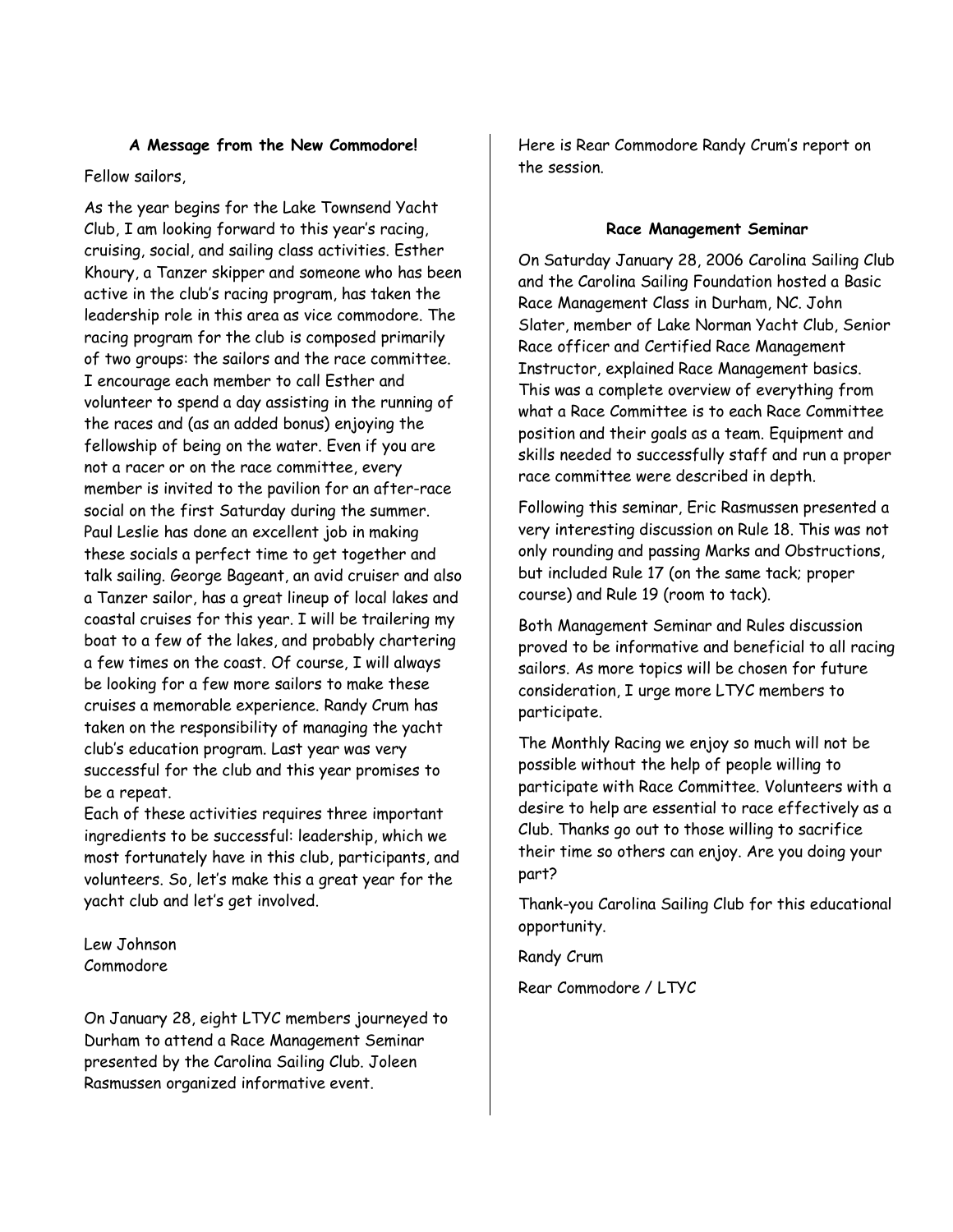## **Now in the Piedmont Triad! An opportunity to learn more about Race Management!**

On Saturday, March 11 John Slater, a Certified US Sailing Race Management Instructor and the SAYRA Regional Race Chair, will offer a FREE 4 hour seminar for people who work on, are interested in working on the Race Committee or participate in Lake Townsend Yacht Club regattas.

He will be talking about the US Sailing Publication called "Join the Race Committee Team" and other points about race management.

This is a wonderful opportunity for anyone new to racing and wanting an introduction to what is involved in managing a race.

We have invited the membership of the Oak Hollow Yacht Club and they will be sending 5-6 members.

A location has not been selected but it will be in the central Greensboro area 9 am to 1pm on Saturday, March 11.

If you are interested please e-mail or phone Esther Khoury (estherkhoury@hotmail.com) or phone (379-0788).

Don't miss this great opportunity.

#### \*\*\*\*\*\*\*\*\*\*\*\*\*\*\*\*\*\*\*\*\*\*\*

## **February Frostbite Regatta in the Books**

The February Frostbite Regatta sailed in brisk winds and moderate temperatures. Five boats sailed to the starting area but Rudy Cordon, sailing alone in a Capri wisely retreated as the wind piped up to 10 knots. In the first race, a two lap Windward-Leeward course, the remaining four Flying Scots quickly split into two "match races" with John Hemphill and Paul Leslie in 4043 and Fred Lupton and Robert Bouknight in 3638 squaring off and

David Young and Starling Gunn in 2252 keeping pace with Steve Morris and Steve Jones in 3500.

The second race, a three-lap Windward-Leeward course, played out similarly with Greg Morris making a charge at the leading duo before bumping a mark and taking a penalty turn. The wind was over 10 knots in the second race with gusts up to 16 knots.

As Principal Race Officer, I would like to thank Esther Khoury, Timer; Samir Khoury, Signals and Wind; Cynthia Reichelson, Recorder and George Bageant and Wayne Jones on the Mark Boat.

Bill Grossie

## **2006 SAYRA Annual Meeting**

The 2006 South Atlantic Yacht Racing Association of which Lake Townsend Yacht Club is a member, was held at Wrightsville Beach, NC on the weekend of February 4.

On Friday, there was a race management session which covered mark boat operations and the use of the GPS, followed by David Dellenbaugh giving a lengthy session on racing tactics. David was a tactician on one of the Americas Cup boats and is presently the chairman of the US Sailing rules committee.

After the afternoon sessions, Carolina Yacht Club hosted an hor ďoeuvres and cocktail party for those attending the meeting.

Saturday and Sunday were filled with meetings on such topics as race management, judging, one design and PHRF competition formats, match racing, etc.

Saturday night was an awards banquet, after which several clubs had hospitality rooms open for their members as well as others who wished to attend.

The 2007 and 2008 SAYRA Annual meetings will be held the first weekends of those years in Augusta, Georgia.

Submitted by Jere Woltz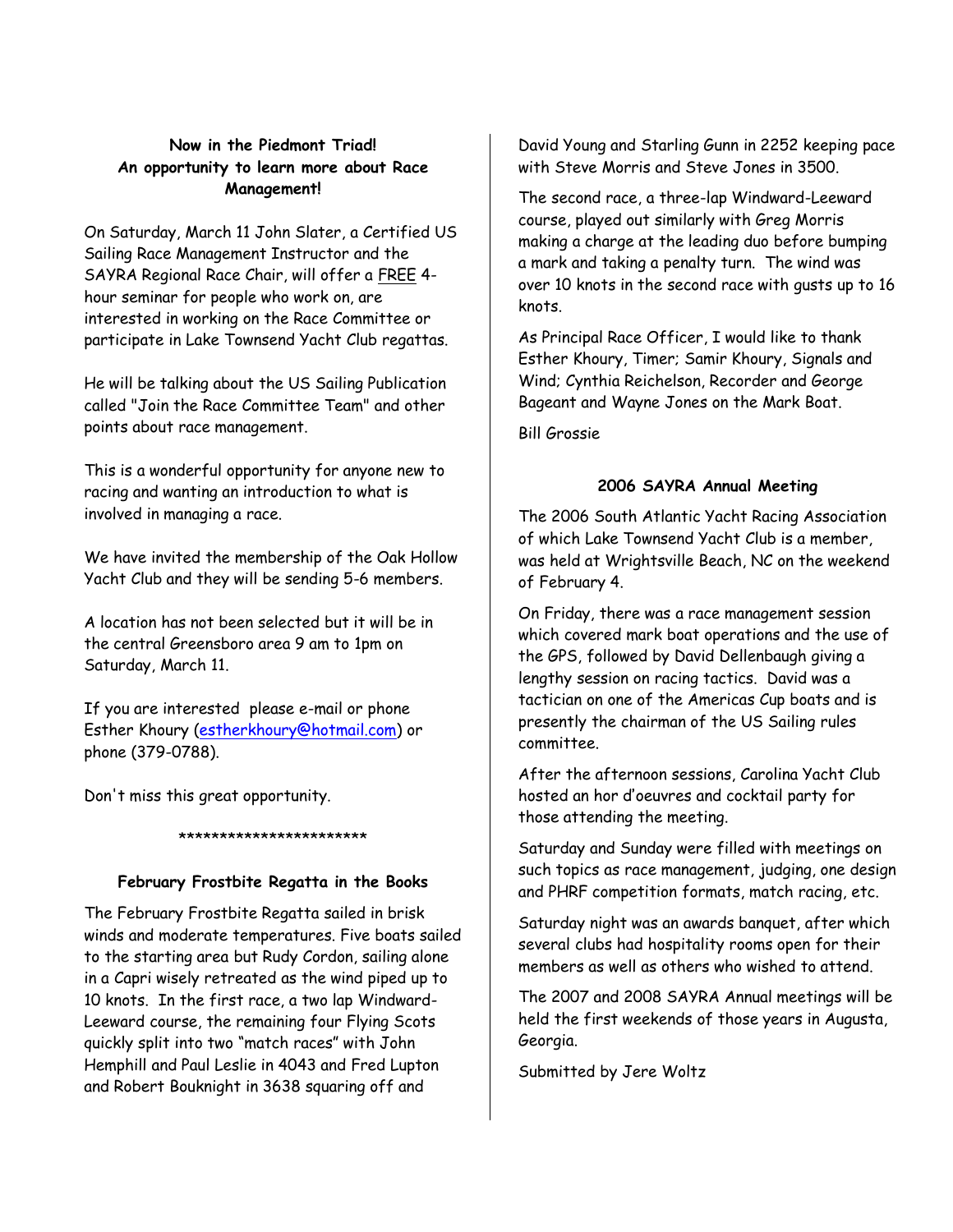### **Power Boat Class**

Tom Clark will conduct a powerboat handling class on Saturday April 29. We will meet in the classroom at Lake Townsend. It will start at 9am and will continue until around 3pm. Remember to bring a lunch. There is no charge for members. Everyone is invited to attend. This class will be very beneficial to all. Everything from trailer launching to boat handling will be discussed. No power boat experience is necessary.

Students are asked to go by the Lake and pick up a copy of "Boating Basics". These are available in the Wardens Office. Please review this material before class.

Each person will need to bring a life jacket.

Make your plans now! Reply to Randy Crum if you plan to attend.

rbc@triad.rr.com

#### **Learn To Sail**

Randy Crum is still looking for a lead instructor for the Learn to Sail class August 7-15. Share your sailing knowledge! If you are interested in participating please contact Randy Crum at rbc@triad.rr.com.

## **Lake Townsend Yacht Club Help Lines**

**336-656-4971 R Ljohnson12@triad.rr.com**

**rbc@triad.rr.com**

**EstherKhoury@hotmail.com**

**hemphillj@gborocollege.edu**

**lesliej@leaders.ccl.org**

**336 629-2750 R gbageant@hotmail.com**

**336 282-8367 R arhawkes@earthlink.net**

**336 644-7207 R lesliep@gborocollege.edu**

**336 282-7773 R David.Duff@analog.com**

**336 908-3952 valnieman@yahoo.com**

**336 643-1730 R wgrossie@infionline.net**

**Commodore Lewis Johnson**

**Races/Property: Esther Khoury (Vice Commodore) 336 379-0310 R**

Education: **Randy Crum (Rear Commodore) 336 656-0970 R**

**Finance: John Hemphill (Treasurer) 336 632-0864 R**

**Publicity/History: Jean Leslie (Secretary) 336 644-7207 R**

**Cruising: George Bageant**

**Membership: Alan Hawkes**

**Social: Paul Leslie**

**Junior Sailing: David Duff**

**Mayor's Cup Regatta: Valerie Nieman**

**Newsletter/Directory: Bill Grossie**

**Nominating:** Rudy Cordon **336-540-8848 Rudycordon@hotmail.com**

**Webmaster: Steve Raper Steve.raper@greensboro-nc.gov**